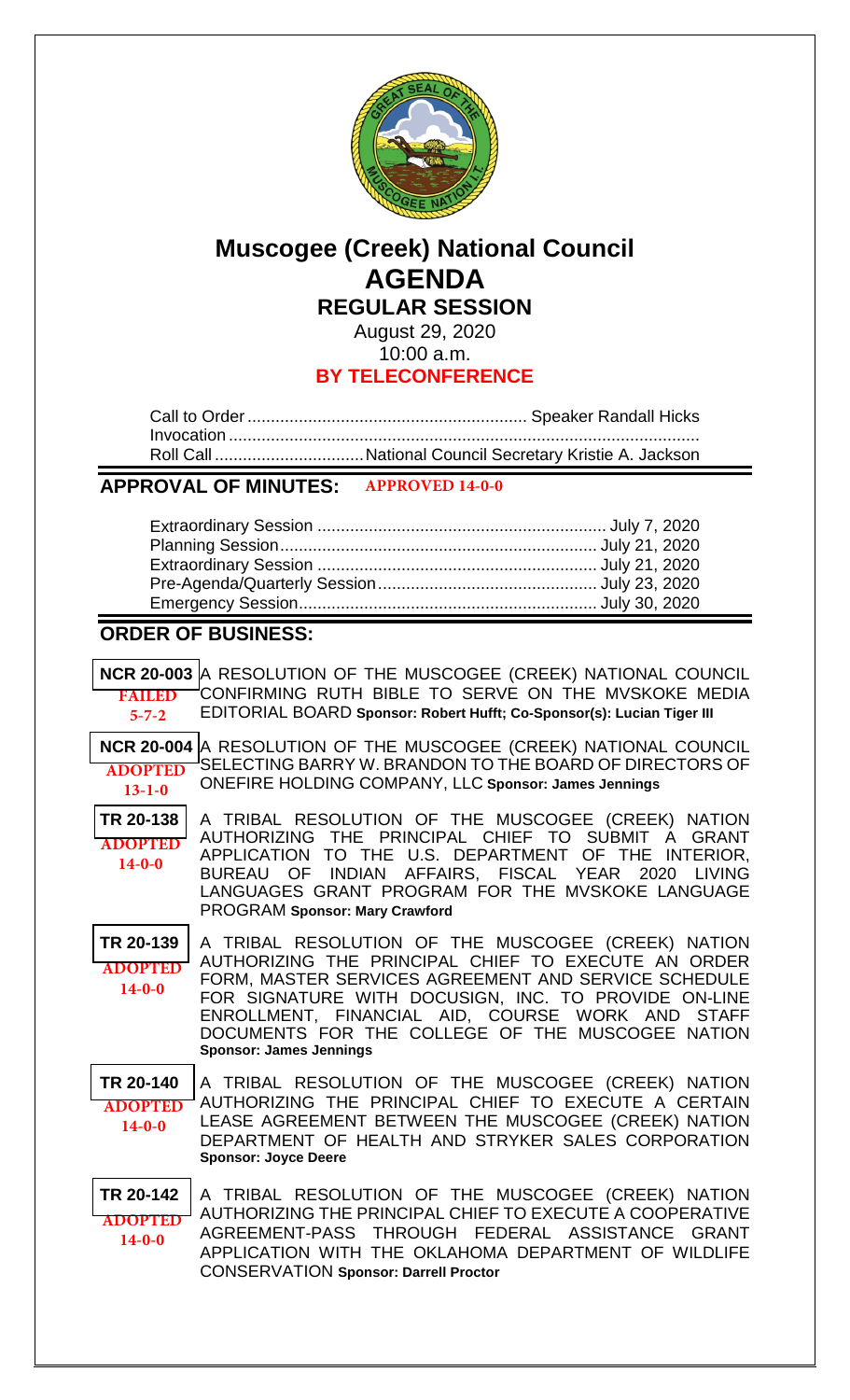Regular Session August 29, 2020 Page 2

**[TR 20-144](bills/20-144.pdf)** A TRIBAL RESOLUTION OF THE MUSCOGEE (CREEK) NATION AUTHORIZING THE PRINCIPAL CHIEF TO EXECUTE A CONTRACT WITH TECHSICO NATIVE TECHNOLOGIES FOR THE PURCHASE AND INSTALLATION OF SECURITY CAMERAS **Sponsor: Darrell Proctor ADOPTED 14-0-0**

**[TR 20-145](bills/20-145.pdf)** A TRIBAL RESOLUTION OF THE MUSCOGEE (CREEK) NATION AUTHORIZING THE CONSTRUCTION OF A MEAT PROCESSING FACILITY FOR THE MUSCOGEE (CREEK) NATION **Sponsor: Joseph Hicks ADOPTED 14-0-0**

**[TR 20-146](bills/20-146.pdf)** A TRIBAL RESOLUTION OF THE MUSCOGEE (CREEK) NATION AUTHORIZING THE PRINCIPAL CHIEF TO EXECUTE A PURCHASE AND SALE AGREEMENT AND RELATED DOCUMENTS FOR THE SALE OF PROPERTY IN JENKS, OKLAHOMA **Sponsor: Darrell Proctor; Co-Sponsor(s): Lucian Tiger III ADOPTED 14-0-0**

**[TR 20-147](bills/20-147.pdf)** A LAW OF THE MUSCOGEE (CREEK) NATION AUTHORIZING THE PRINCIPAL CHIEF TO EXECUTE A MEMORANDUM OF AGREEMENT WITH THE FEDERAL BUREAU OF INVESTIGATION CRIMINAL JUSTICE INFORMATION SERVICES DIVISION ESTABLISHING<br>RESPONSIBILITIES FOR SUBMITTING FINGERPRINTS FOR RESPONSIBILITIES FOR SUBMITTING FINGERPRINTS FOR NONCRIMINAL JUSTICE PURPOSES **Sponsor: Robert Hufft ADOPTED 14-0-0**

**[TR 20-148](bills/20-148.pdf)** A TRIBAL RESOLUTION OF THE MUSCOGEE (CREEK) NATION AUTHORIZING THE PRINCIPAL CHIEF TO EXECUTE A GROUND PENETRATING RADAR APPLICATION WITH THE CITY OF TULSA **Sponsor: Darrell Proctor ADOPTED 14-0-0**

**[TR 20-149](bills/20-149.pdf)** A TRIBAL RESOLUTION OF THE MUSCOGEE (CREEK) NATION AUTHORIZING THE PRINCIPAL CHIEF TO EXECUTE A GRANT AWARD DOCUMENT WITH THE UNITED STATES DEPARTMENT OF JUSTICE OFFICE OF COMMUNITY ORIENTED POLICING SERVICES AWARDING GRANT FUNDS TO THE MUSCOGEE (CREEK) NATION **Sponsor: Robert Hufft ADOPTED 14-0-0**

**[TR 20-150](bills/20-150.pdf)** A TRIBAL RESOLUTION OF THE MUSCOGEE (CREEK) NATION AMENDING TR 19-076 (A TRIBAL RESOLUTION OF THE MUSCOGEE (CREEK) NATION TO SUSPEND ALL SPECIAL APPROPRIATIONS AND DONATIONS) **Sponsor: Darrell Proctor ADOPTED 14-0-0**

**[NCA 20-053](bills/NCA20-053.pdf)** A LAW OF THE MUSCOGEE (CREEK) NATION AUTHORIZING THE EXPENDITURE OF GRANT FUNDS AWARDED FROM THE INSTITUTE OF MUSEUM AND LIBRARY SERVICES FOR THE BENEFIT OF THE COLLEGE OF THE MUSCOGEE NATION **Sponsor: James Jennings (\$10,000.00) ADOPTED 14-0-0**

**[NCA 20-057](bills/NCA20-057.pdf)** A LAW OF THE MUSCOGEE (CREEK) NATION AUTHORIZING THE EXPENDITURE OF THE UNITED STATES DEPARTMENT OF JUSTICE OFFICE OF COMMUNITY ORIENTED POLICING SERVICES 2020 COPS HIRING PROGRAM GRANT FUNDS AND APPROPRIATING TRIBAL FUNDS FOR THE TRIBAL MATCH FOR THE MUSCOGEE (CREEK) NATION LIGHTHORSE POLICE DEPARTMENT **Sponsor: Robert Hufft (\$181,166.00) ADOPTED 14-0-0**

**[NCA 20-058](bills/NCA20-058.pdf)** A LAW OF THE MUSCOGEE (CREEK) NATION AUTHORIZING THE EXPENDITURE OF THE U.S. DEPARTMENT OF HOMELAND SECURITY, FEDERAL EMERGENCY MANAGEMENT AGENCY FY 2019 PRE-DISASTER MITIGATION**-**COMPETITIVE GRANT FOR THE BENEFIT OF TRIBAL CONSTRUCTION **Sponsor: Joyce Deere (\$150,000.00) ADOPTED 14-0-0**